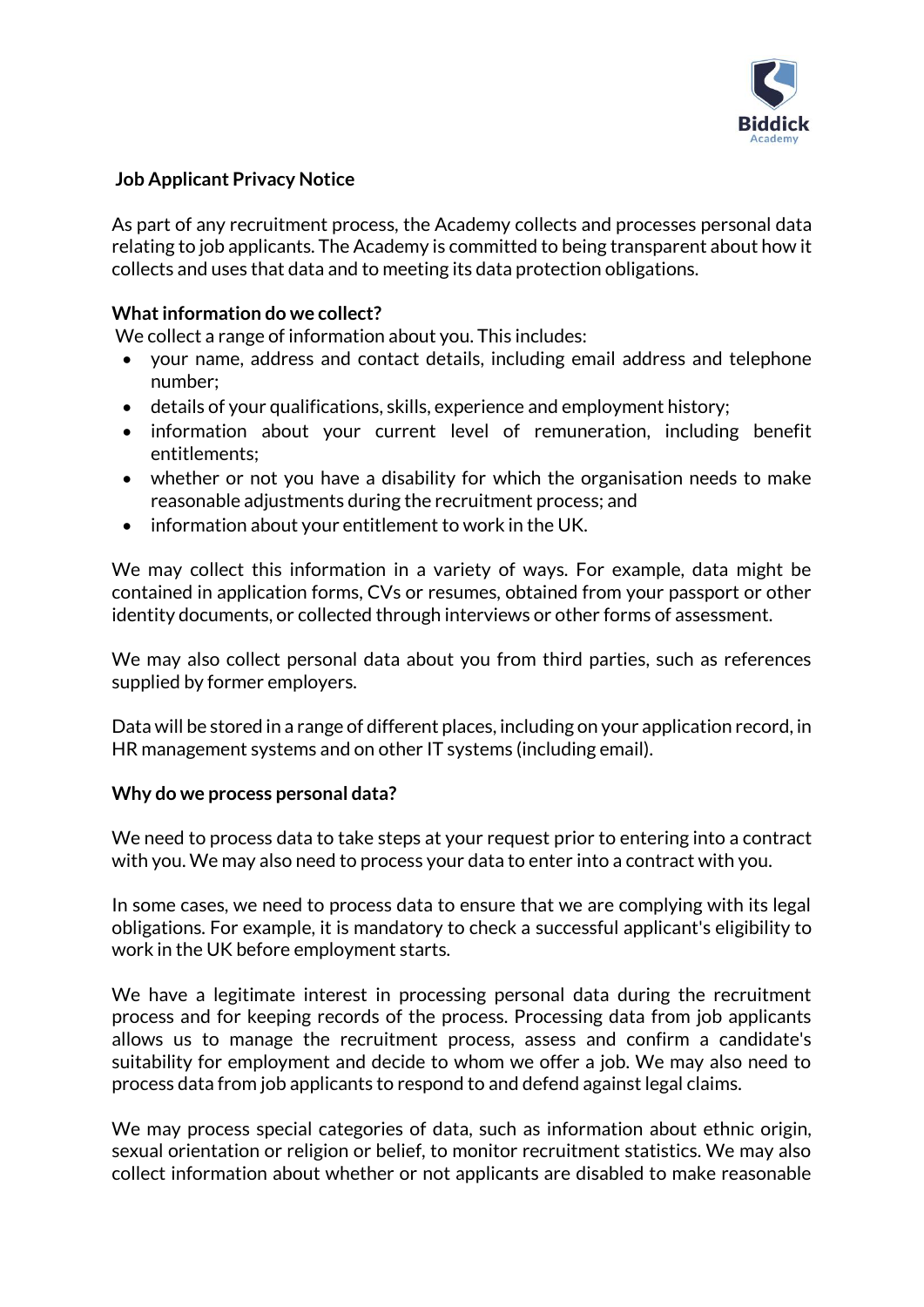

adjustments for candidates who have a disability. We process such information to carry out our legal obligations and exercise specific rights in relation to employment. If your application is unsuccessful, we may keep your personal data on file in case there are future employment opportunities for which you may be suited. We will ask for your consent before we keep your data for this purpose and you are free to withdraw your consent at any time.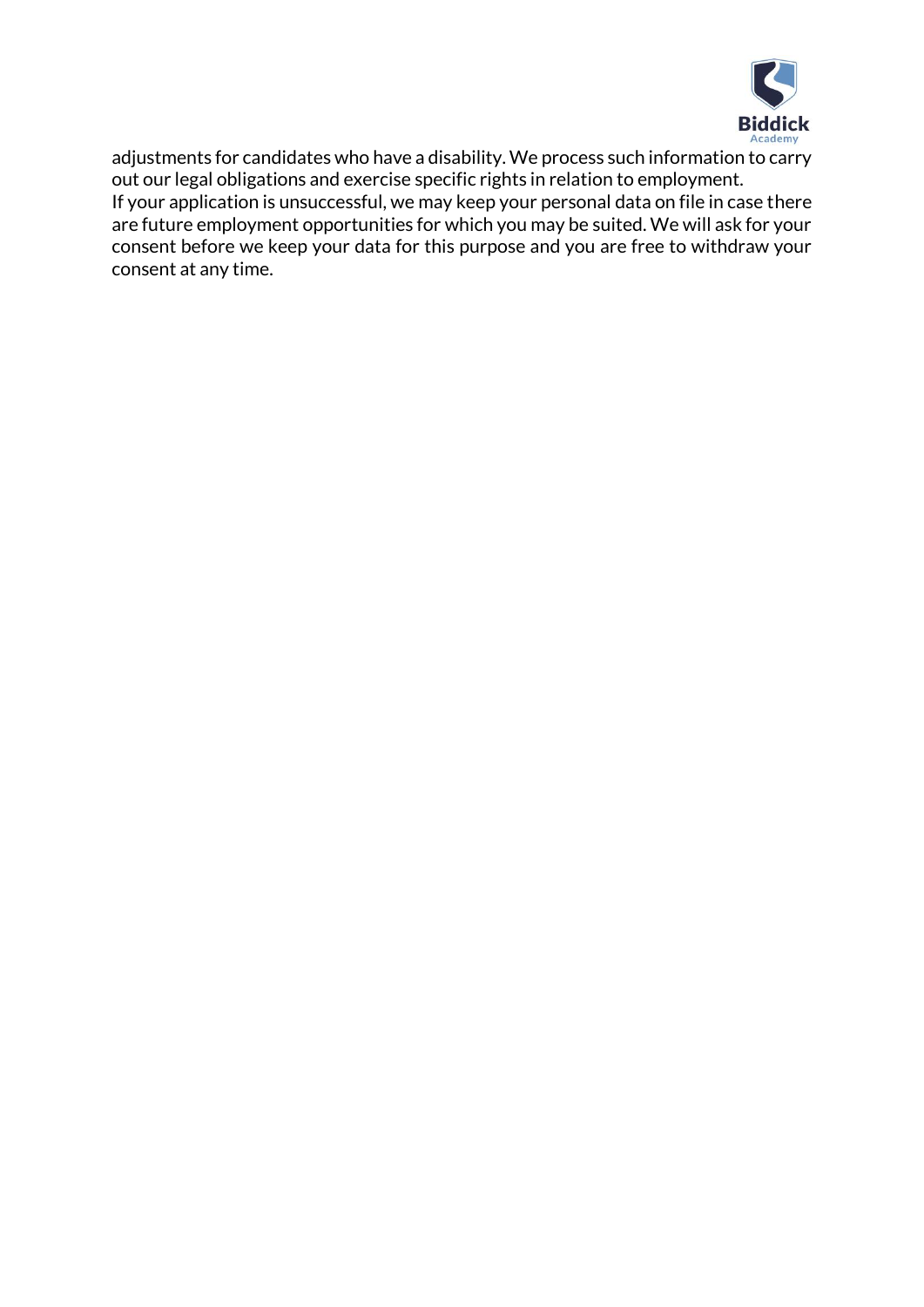

# **Who has access to data?**

Your information may be shared internally for the purposes of the recruitment exercise. This includes members of the HR and recruitment team, interviewers involved in the recruitment process, managers in the business area with a vacancy and IT staff if access to the data is necessary for the performance of their roles.

We will not share your data with third parties, unless your application for employment is successful and we make you an offer of employment. We will then share your data with former employers to obtain references for you, employment background check providers to obtain necessary background checks and our payroll provider.

## **How does the Academy protect data?**

We take the security of your data seriously. We have internal policies and controls in place to ensure that your data is not lost, accidentally destroyed, misused or disclosed, and is not accessed except by our employees in the proper performance of their duties.

## **For how long does the Academy keep data?**

If your application for employment is unsuccessful, the organisation will hold your data on file for twelve months after the end of the relevant recruitment process. At the end of that period your data is deleted or destroyed.

If your application for employment is successful, personal data gathered during the recruitment process will be transferred to your Human Resources file (electronic and paper based) and retained during your employment. The periods for which your data will be held will be provided to you in a new privacy notice.

#### **Your rights**

As a data subject, you have a number of rights. You can:

- access and obtain a copy of your data on request;
- require the organisation to change incorrect or incomplete data;
- require the organisation to delete or stop processing your data, for example where the data is no longer necessary for the purposes of processing; and
- object to the processing of your data where Biddick Academy is relying on its legitimate interests as the legal ground for processing.

If you would like to exercise any of these rights, please contact, Mrs Karen Southwick at the Academy's address.

If you believe that the Academy has not complied with your data protection rights, you can complain to the Information Commissioner.